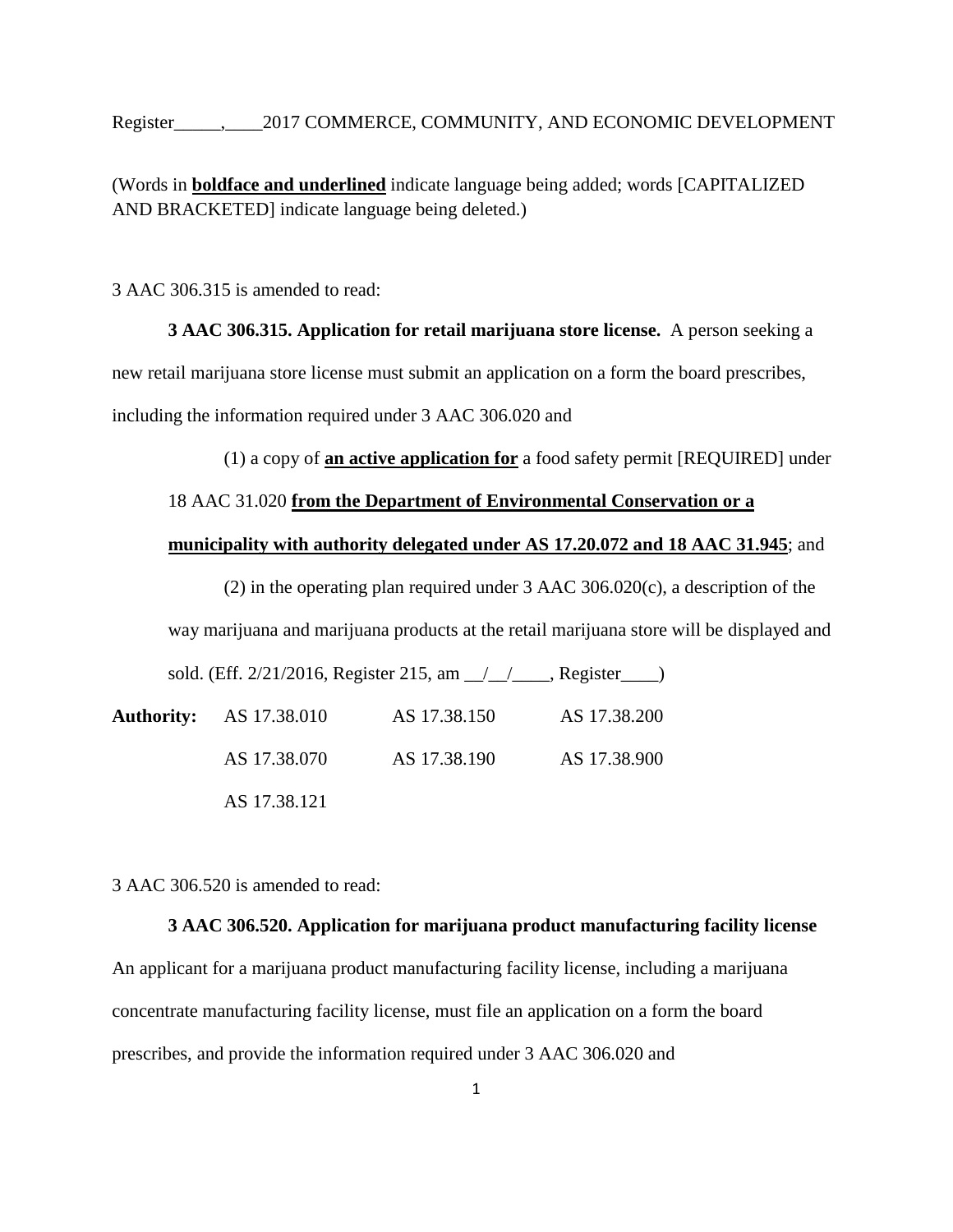Register\_\_\_\_\_,\_\_\_\_2017 COMMERCE, COMMUNITY, AND ECONOMIC DEVELOPMENT (1) a copy of **an active application for** a food safety permit [IF REQUIRED] under 18 AAC 31.020 from the Department of Environmental Conservation or a municipality with authority delegated under AS 17.20.072 and 18 AAC 31.945. (Eff. 2/21/2016, Register 215, am  $\angle$  /  $\angle$  Register

| <b>Authority:</b> AS 17.38.010 | AS 17.38.150 | AS 17.38.200 |
|--------------------------------|--------------|--------------|
| AS 17.38.070                   | AS 17.38.190 | AS 17.38.900 |

AS 17.38.121